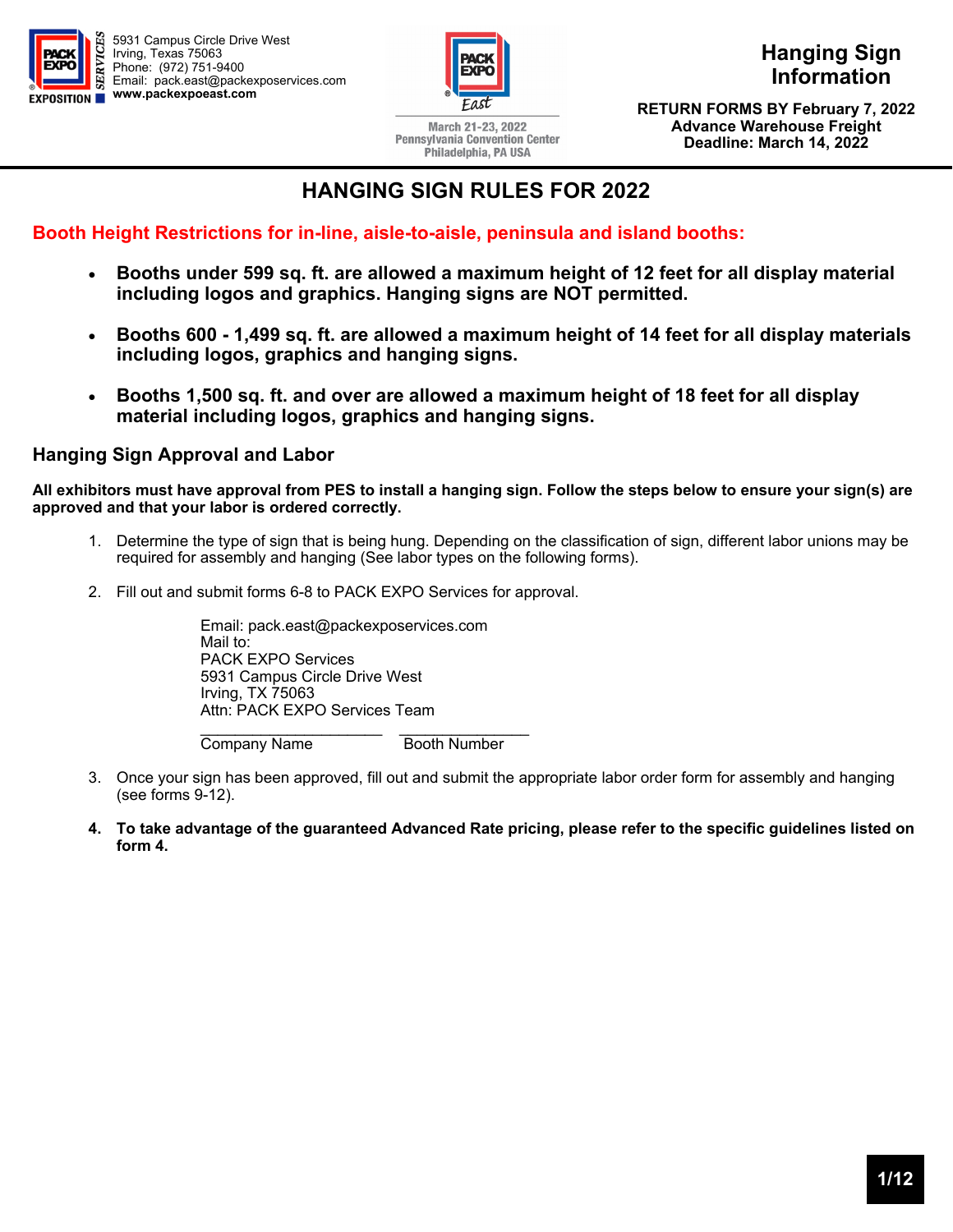



March 21-23, 2022 **Pennsylvania Convention Center** Philadelphia, PA USA

**Hanging Sign Information** 

**Discount Deadline: RETURN FORMS BY February 7, 2022 Advance Warehouse Freight (excludes labor) Deadline: March 14, 2022** 

## **Hanging Sign/Truss Labor Types**

#### **Simple Hanging Sign/Banner Labor**

Non-electrical hanging items under 200 pounds. Examples include banners and pipe-and-fabric signage that does not have lighting or rotators.

- Assembly/disassembly and install/dismantle done by laborers through PES only. See page 9 for assembly and condor crew labor rates.
- Advance pricing may apply. See page 9 for details.
- Requires PRIOR approval by Show Management. **Requests must be submitted for approval by February 7, 2022**.

#### **Complex/Electrical Hanging Sign Labor**

Includes all electrical hanging signs and any non-electrical hanging sign 200 pounds or more in weight.

- Assembly/disassembly and install/dismantle for non-electrical signs done by laborers through PES only.
- Signs requiring electricity are assembled and disassembled, and installed and dismantled, by a PES Electrician condor crew only. Contact your CAM if you have questions regarding which labor to order.
- Advance pricing may apply. See page 10 for details.
- Drawings must be reviewed, signed and stamped by a licensed structural engineer to CERTIFY STRUCTURAL INTEGRITY AND SAFETY.
- Requires PRIOR approval by Show Management. Requests must be submitted for approval by February 7, 2022.
- Will require sign to be hung using a chain motor—PES personnel will install chain hoist and attach sign to the hoist.
- Rotators are available. Please see page 11 for pricing.

#### **Truss (hanging and ground-supported) and Hoist Rental and Labor**

- Assembly and hanging for all truss is done by Electricians through PES only.
- PES personnel must operate all chain motors, including the final trim.
- PES personnel only will be allowed in aerial lifts.
- PES personnel only will be allowed to operate mechanized equipment.
- PES personnel must assemble and disassemble any and all overhead rigging. This includes, but is not limited to the assembly of all truss; the attachment and disassembly of light fixtures to truss; the installation and dismantle of power sources, programmable dimmable lighting packages, chain motors and span sets.
- PES personnel will provide installation and dismantle labor of self-climbing and/or mechanized truss systems.
- PES personnel must install and dismantle any programmable dimmable lighting fixtures that are attached to any groundsupported truss.
- PES Electricians will run all initial power sources and make all connections to the dimmable power sources.
- PES Stagehands install/dismantle all programmable dimmable lighting fixtures, video walls, audio, and projection.
- See page 12 or assembly and condor crew pricing.
- Exhibitors may rent truss and hoists from PES, bring in from an outside vendor, or supply their own.
- All truss must be from a recognized manufacturer. Manufacturer load specifications for your truss must be at show prior to rigging.
- All lamps and fixtures attached to the truss must be in good working order and in compliance to the National Electrical Code. Place your order for overhead electrical services on the *Electrical Services Order Form*.
- All hoists must be from a recognized manufacturer and must be in good working order.
- Requires PRIOR approval by Show Management. Requests must be submitted for approval by February 7, 2022.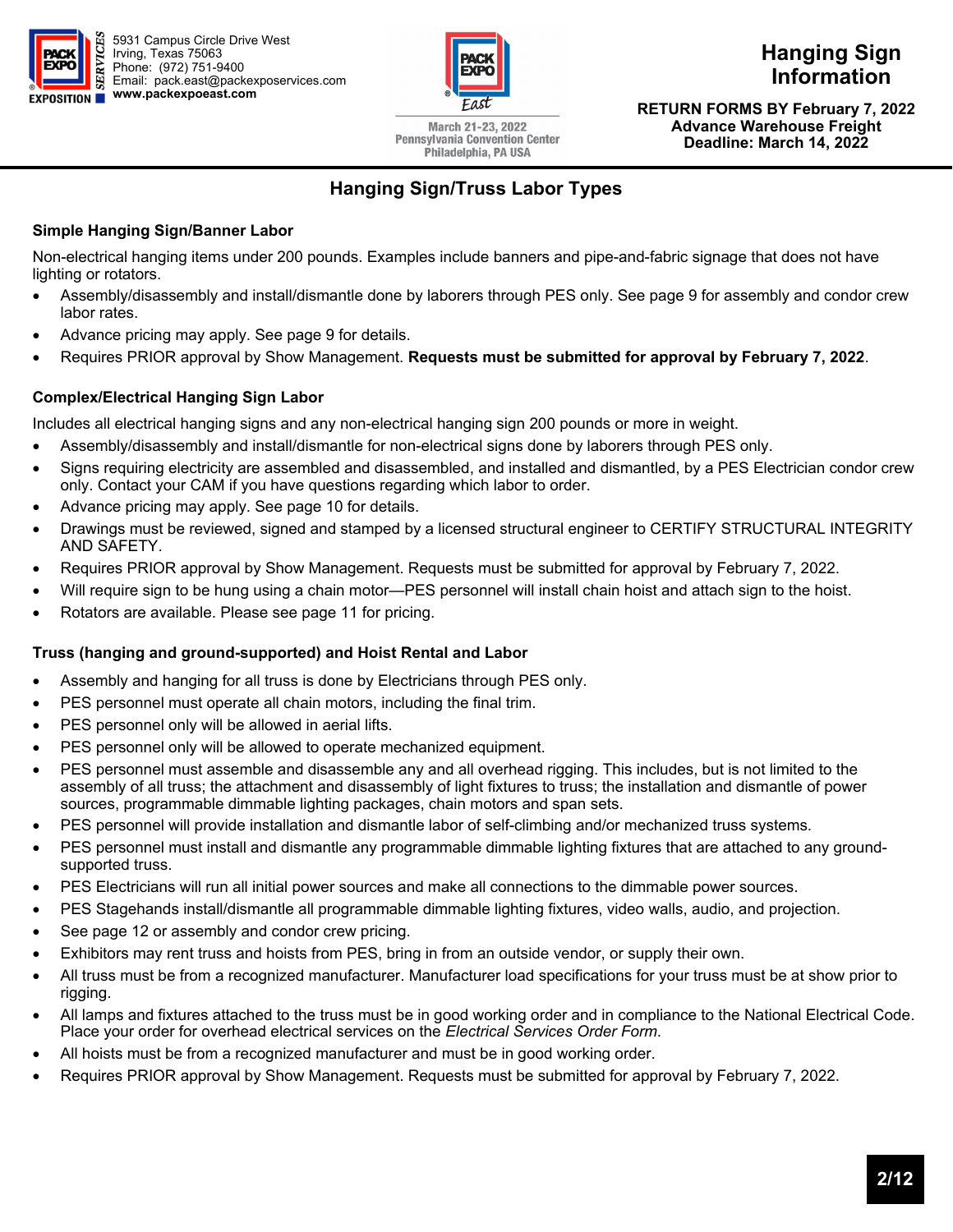



**Hanging Sign Information** 

March 21-23, 2022 **Pennsylvania Convention Center** Philadelphia, PA USA

**Discount Deadline: RETURN FORMS BY February 7, 2022 Advance Warehouse Freight (excludes labor) Deadline: March 14, 2022** 

All exhibitors must have prior approval from PACK EXPO Services to install a hanging sign. Complete pages 6-8.

To ensure proper routing to the correct assembly and hanging crew tradesmen, please request labor for your sign using the following forms:

- **Simple Hanging Signs Form 9**
- **Electrical / Complex Hanging Signs Form 10**
- **Truss and Hoist Forms 11-12**

All hanging sign labor requests must be submitted with a completed Structural Integrity Statement (Form 6), Hanging Sign Information (Form 7) and Hanging Sign Grid (Form 8) or floor plan.

1 Important<br>1 Information Defined as any materials, including but not limited to, signs and machinery, which are hung from or attached to ceilings, exhibit structures or building supports. PES will be responsible for installation, assembly and removal of all hanging signs.

#### **Non-Electrical Hanging Items Under 200 lbs.**

- Assembly by PES.
- Hung by PES.
- Requires PRIOR approval by Show Management. **Requests must be submitted for approval by February 7, 2022.**

**Any electrical hanging signs and any non-electric handing sign 200 lbs. or more:** 

- Assembled and hung by PES.
- Drawings must be reviewed, signed and stamped by a licensed structural engineer to CERTIFY STRUCTURAL INTEGRITY AND SAFETY.
- Requires PRIOR approval by Show Management**. Requests must be submitted for approval by February 7, 2022**.
- Will require sign to be hung using a chain motor.
- Rotators are available. Please contact your Customer Account Manager for information.

#### *Approval Procedures:*

All requests for hanging items must be reviewed and approved PRIOR TO MOVE-IN by Show Management. Hanging item forms (**and stamped drawings when required**) must be sent to:

Email: pack.east@packexposervices.com Mail to: PACK EXPO Services 5931 Campus Circle Drive West Irving, TX 75063 Attn: PACK EXPO Services Team

Company Name Booth Number

**FAILURE TO SECURE ALL LISTED APPROVALS MAY RESULT IN A SERVICE DELAY AT THE SHOW OR A REFUSAL TO HANG REQUESTED ITEMS.**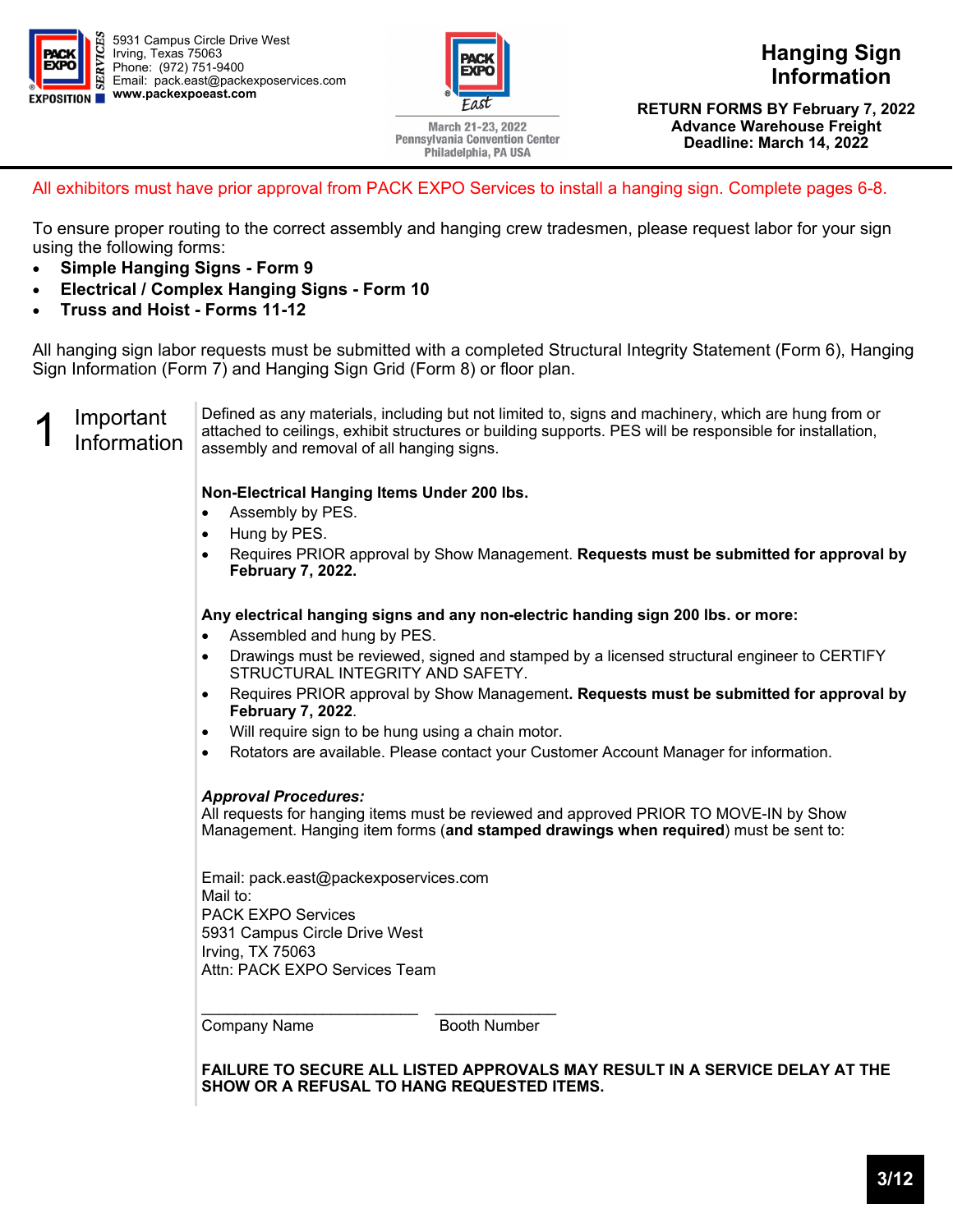

**Hanging Sign Information** 

March 21-23, 2022 **Pennsylvania Convention Center** Philadelphia, PA USA

**Discount Deadline: RETURN FORMS BY February 7, 2022 Advance Warehouse Freight (excludes labor) Deadline: March 14, 2022** 

All exhibitors must have prior approval from PACK EXPO Services to install a hanging sign. Complete pages 6-8.

| <b>Rules and</b><br><b>Regulations</b>      | These rules and regulations provide absolute limits which cannot be exceeded under any<br>circumstances or conditions.<br>1. The top of the hanging material may not exceed the height limitation specific to your booth type,<br>building, and/or specific show rules.<br>2. All hanging items, regardless of size, should be constructed of lightweight materials to allow greater<br>flexibility and ease of installation.<br>3. Fire Retardant regulations also apply to hanging items.<br>4. Hanging material pick-points must be pre-fabricated and ready for use.<br>5. The exact placement of any hanging items shall be determined by PACK EXPO Services to ensure<br>minimum stress to the supporting framework and avoid contact with fire retardant beams.<br>6. No hanging items are to be hung from any electrical fixtures, raceways, water, gas, air, fire<br>protection, communications lines, piping, supports or hangers.<br>7. All electrical and neon items must conform to the National Electrical Code and Local Electrical code.<br>8. We reserve the right to refuse to hang any items that do not meet safety specifications. We will only<br>hang items with approved hanging devices and cables that meet our hanging items guidelines. |
|---------------------------------------------|---------------------------------------------------------------------------------------------------------------------------------------------------------------------------------------------------------------------------------------------------------------------------------------------------------------------------------------------------------------------------------------------------------------------------------------------------------------------------------------------------------------------------------------------------------------------------------------------------------------------------------------------------------------------------------------------------------------------------------------------------------------------------------------------------------------------------------------------------------------------------------------------------------------------------------------------------------------------------------------------------------------------------------------------------------------------------------------------------------------------------------------------------------------------------------------------------------------------------------------------------------------------|
| <b>Electrical</b><br>General<br>Information | PES is responsible for supervision, installation and removal of all electrical hanging signs.<br>Supervision of the hanging of your sign will be accomplished by PES. If you wish to be present during<br>installation, it is the responsibility of your company to have a representative available at the time of<br>construction and installation of the hanging sign.                                                                                                                                                                                                                                                                                                                                                                                                                                                                                                                                                                                                                                                                                                                                                                                                                                                                                            |
|                                             | <b>Remember:</b><br>1. All signs must be designed to comply with Show Management rules and regulations and facility<br>limitations.<br>2. Make sure all signs have structurally engineered rigging points as well as blueprints displaying a<br>current structural engineer's stamp.<br>Make sure your electrical hanging sign is in working order and in accordance with the National<br>3.<br>Electric Code. Place your order for electrical services and electrical labor on the Electrical Services<br>Order Form.<br>4. Include exhibitor contact information with the order.<br>5. Include engineer-stamped assembly and hanging instructions with the order. PES accepts no<br>liability for any work completed without such instructions, when required. Work is done at exhibitor's<br>risk and exhibitor shall indemnify and defend PES and Show Management from any claims arising<br>out of or related to the installation of any sign without approval drawings.<br>6. Setup instructions must be provided for signs needing assembly.<br>7. All electrical sign rigging must be approved by PES.                                                                                                                                                      |
| Pricing                                     | The guaranteed Advanced Rate will be applied rather than the Standard Rate if the following<br>conditions are met:<br>Hanging Sign is received at the advanced warehouse by March 14, 2022.<br>1.<br>Hanging sign is separated and clearly marked with the specific hanging sign labels included in this<br>2.<br>manual<br>3. All required paperwork is submitted to PES (forms 6-8) prior to February 7, 2022.<br>4. Your hanging sign request has been approved for install by show management.<br>If these conditions are met your sign will be hung by PES at the most convenient time based on<br>schedule and freight congestion.<br>Standard Rates will apply if any of the conditions listed above are NOT met or if you<br>specifically request to be present to supervise your sign installation.                                                                                                                                                                                                                                                                                                                                                                                                                                                        |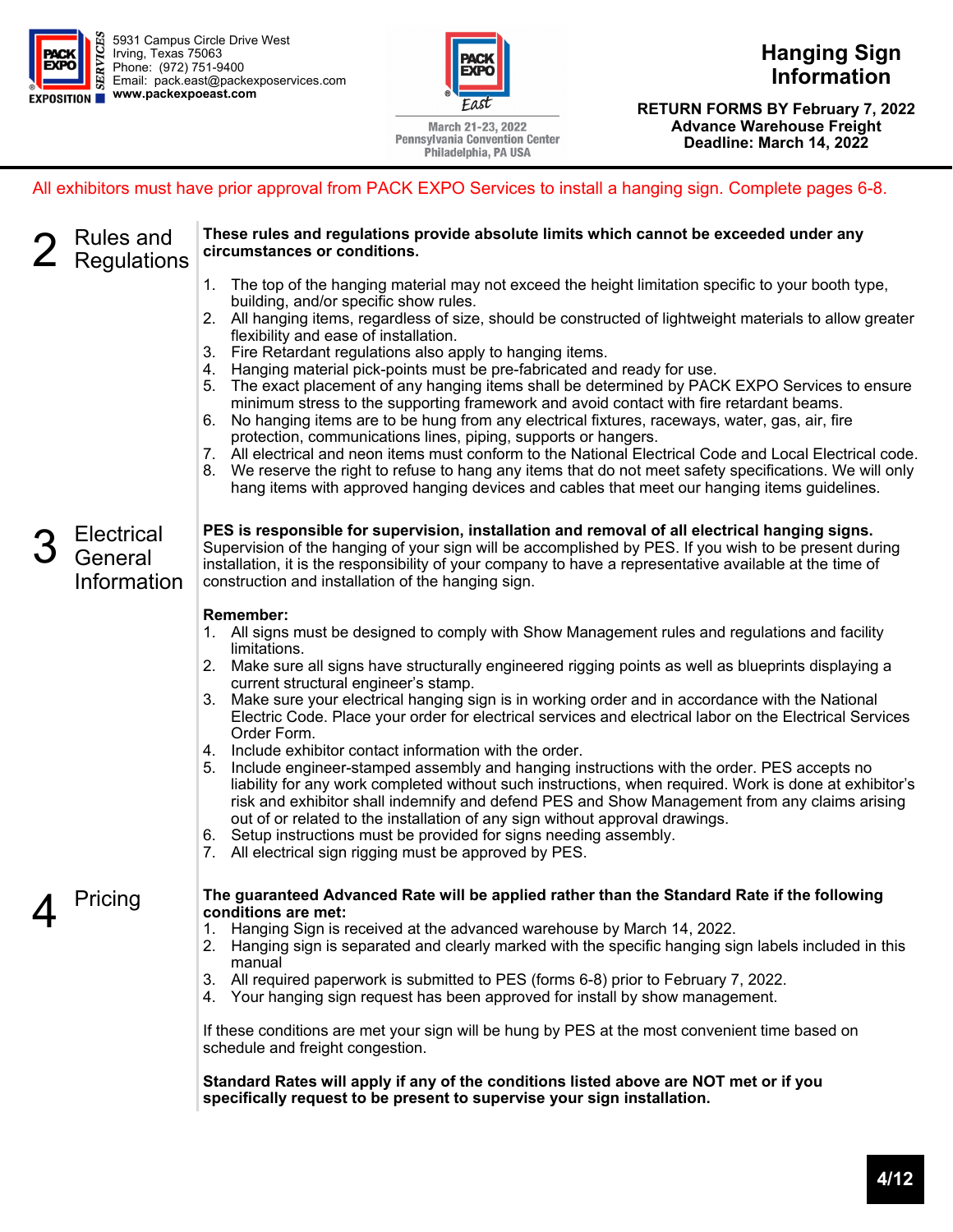



March 21-23, 2022 **Pennsylvania Convention Center** Philadelphia, PA USA

**Hanging Sign Information** 

**Discount Deadline: RETURN FORMS BY February 7, 2022 Advance Warehouse Freight (excludes labor) Deadline: March 14, 2022** 

### **PENNSYLVANIA CONVENTION CENTER (PCC) RIGGING REGULATIONS**

#### **Please carefully read these regulations. The Pennsylvania Convention Center will strictly enforce these rules.**

- 1. Any object over 200 lbs. or requiring chain motors must be submitted to PES for approval by the Pennsylvania Convention Center.
- 2. All rigging plans must be submitted to the Rigging Manager at PES 21 days prior to the start of rigging Installation for group submittal to the PCC.
- 3. All rigging plans must state the structure of rigging, weights and an overlay of the rigging within your booth space. PES is required to reflect the plot plan for all booths on the overall ceiling plan for each show. The exhibitor will be charged \$130.00 per hour straight time to transfer the plot plan to the overall ceiling grid that PES is required to submit to the Pennsylvania Convention Center for approval. All files should be in DWG format. VectorWorks and PDF format files are not acceptable. Any conversion to DWG will be charged to the exhibitor at \$130.00 per hour straight-time.
- 4. The exhibitor will provide the certifications for all hoist motor and rigging apparatus to the Director of Engineering upon request by the Pennsylvania Convention Center.
- 5. All special and unusual weights, motors apparatus or items not normally hung must obtain written permission from the Director of Engineering. Exceedingly large rigs that support abnormal loads, or non-uniform distribution of weight or hardware, may require (at the exhibitor's expense) plans that have been approved and stamped by a licensed engineer selected by the PCC.
- 6. Any weight load exceeding the pre-approved limits is subject to removal at the exhibitor's expense.
- 7. PES cannot hang any object prior to approval from the Director of Engineering or his/her representative.
- 8. Weight on the catwalks will not exceed over 25 pounds per square foot.
- 9. There will be no rigging under the catwalk structures.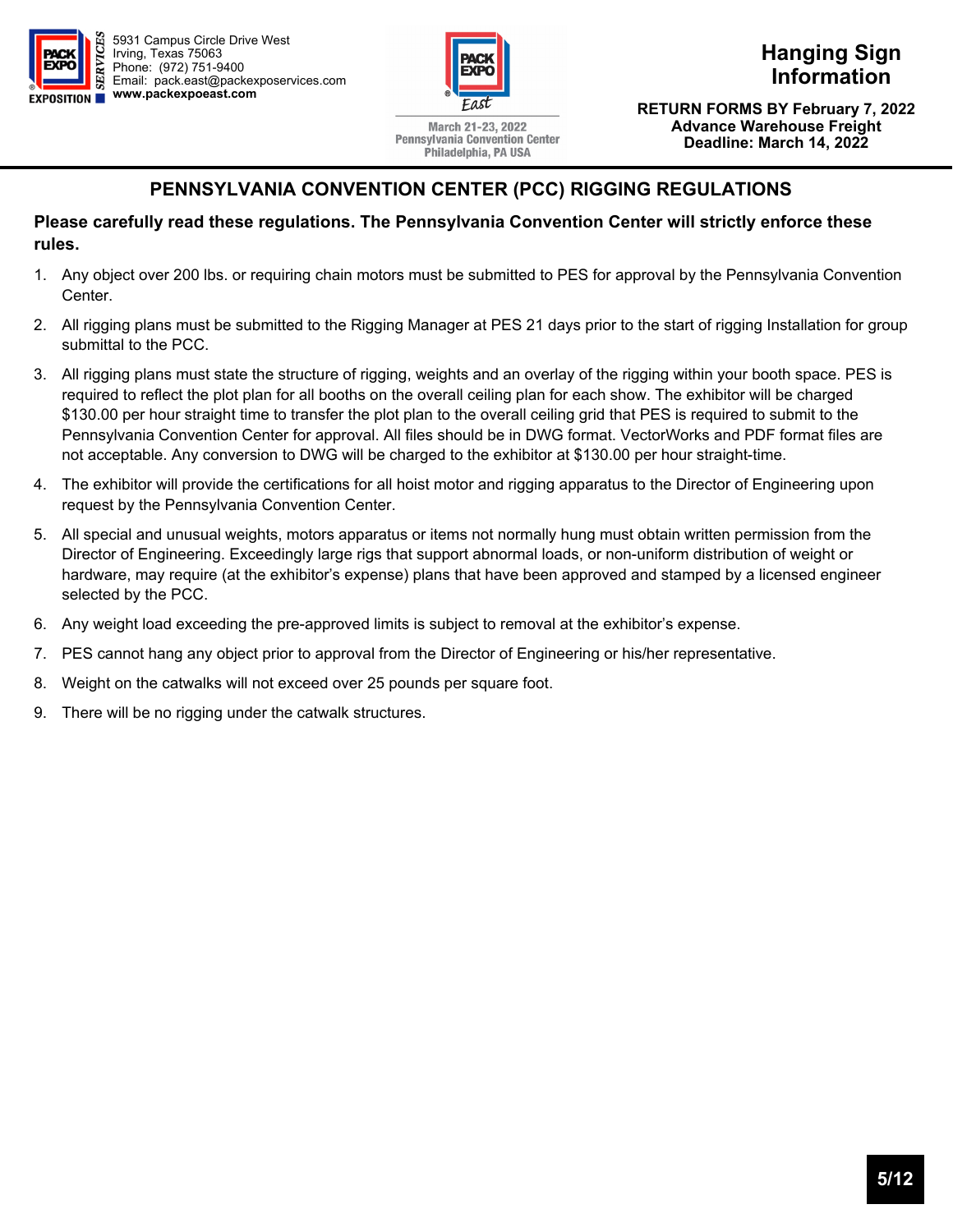



**Structural Integrity Statement** 

March 21-23, 2022 **Pennsylvania Convention Center** Philadelphia, PA USA

**Advance Warehouse Freight (excludes labor) Deadline: March 14, 2022** 

**Discount Deadline: RETURN FORMS BY February 7, 2022** 

#### **REQUIRED IF SUBMITTING A HANGING SIGN LABOR FORM REQUIRED FORM**

## STRUCTURAL INTEGRITY STATEMENT THIS FORM MUST BE RETURNED FOR ALL CEILING-HUNG STRUCTURES

\_\_\_\_\_\_\_\_\_\_\_\_\_\_\_\_\_\_\_\_\_\_\_\_\_\_\_\_\_\_\_\_\_\_\_\_\_\_\_\_\_\_,the contracted exhibitor at **PACK EXPO East 2022,** and (if applicable)

\_\_\_\_\_\_\_\_\_\_\_\_\_\_\_\_\_\_\_\_\_\_\_\_\_\_\_\_\_\_\_\_, the display house or builder for the aforementioned exhibitor, do hereby certify and

guarantee that the stress points for the hanging structure have been properly engineered and tested. We further certify that the structure can be hung safely and has been constructed to meet all applicable regulations and safety measures.

We hereby release **PACK EXPO East 2022, PMMI, Pennsylvania Convention Center, PACK EXPO Services,** and their contractors and agents from any liability in connection with this structure, and agree to indemnify and hold harmless from any loss, damage or injury arising from this equipment.

**Exhibitor,** as a material part of the consideration to PACK EXPO Services for material handling and rigging services under this agreement, waives and releases all claims against PACK EXPO Services, its subsidiaries and affiliated companies, their directors, officers, employees and agents with respect to all matters pursuant to this agreement.

| <b>Exhibiting Company:</b> | Booth #:           |
|----------------------------|--------------------|
| Authorized Signature:      |                    |
| <b>Authorized Name:</b>    | Date:              |
| Display House/Builder:     |                    |
| (if applicable)            |                    |
| Authorized Signature:      |                    |
| <b>Authorized Name:</b>    | Date:              |
| Onsite Booth Contact:      | Cell Phone Number: |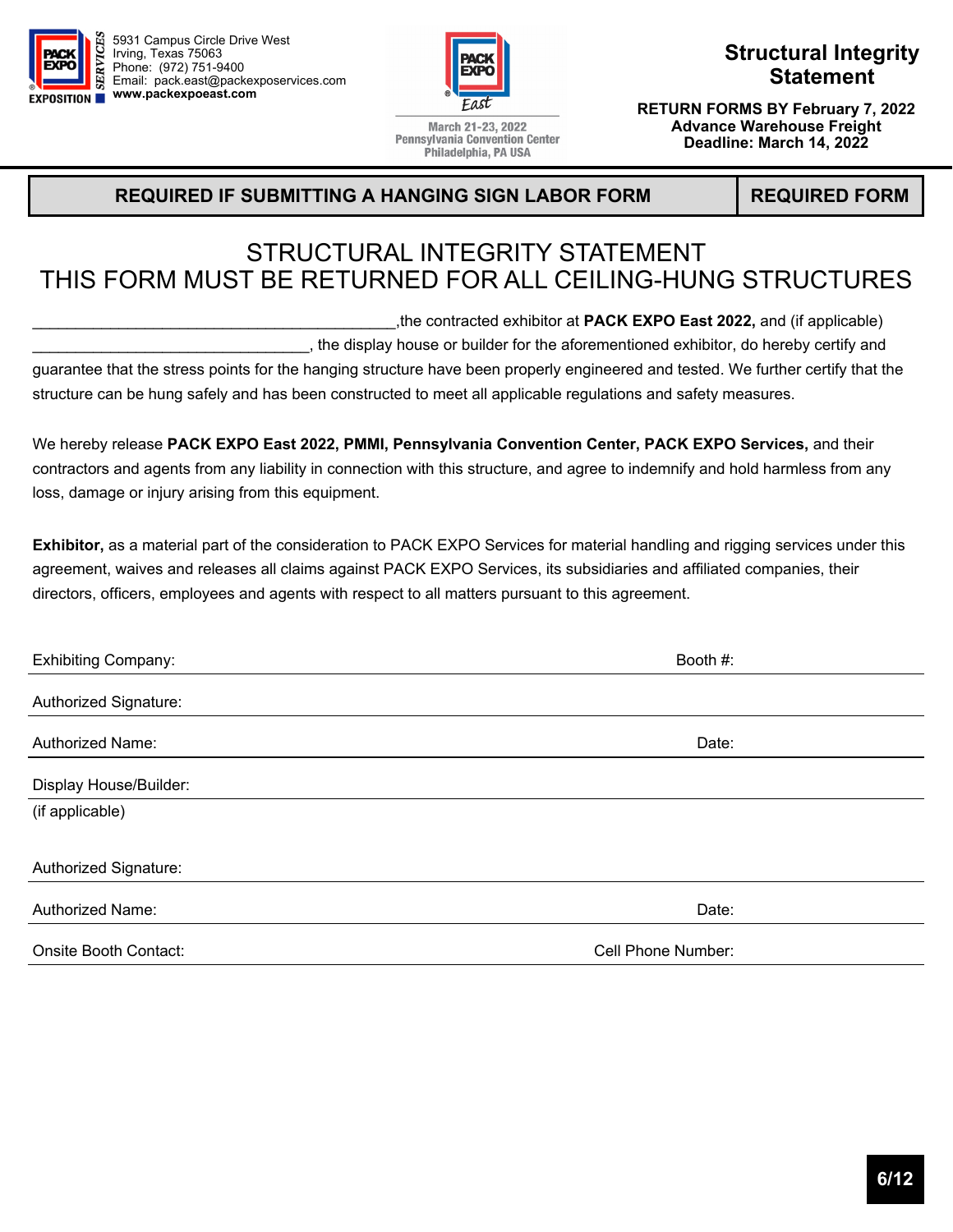| <b>EXPO</b> | 5931 Campus Circle Drive West<br>Irving, Texas 75063<br>E Irving, Texas 75063<br>$\approx$ Phone: (972) 751-9400<br>EXPOSITION Www.packexpoeast.com<br>On-site Cell Number: ________________________ | <b>Hanging Sign</b><br>'ACI<br>EXPO<br><b>Details</b><br>Email: pack.east@packexposervices.com<br><b>RETURN FORMS BY February 7, 2022</b><br><b>Advance Warehouse Freight</b><br>March 21-23, 2022<br><b>Pennsylvania Convention Center</b><br>Deadline: March 14, 2022<br>Philadelphia, PA USA                             |      |
|-------------|------------------------------------------------------------------------------------------------------------------------------------------------------------------------------------------------------|-----------------------------------------------------------------------------------------------------------------------------------------------------------------------------------------------------------------------------------------------------------------------------------------------------------------------------|------|
|             | Signage<br><b>Specifications</b>                                                                                                                                                                     | Must Be Completed (Select one sign type per order)<br>A. Is PACK EXPO Services authorized to assemble and hang your sign before you arrive?<br><b>Wait For Exhibitor</b><br>OK To Proceed<br><b>B.</b> Is your hanging sign electrical?                                                                                     |      |
|             |                                                                                                                                                                                                      | Yes<br>'No<br>(If yes, please remember to order electricity for your hanging sign.)<br>Lighted<br>Rotary                                                                                                                                                                                                                    |      |
|             |                                                                                                                                                                                                      | C. Type of Sign<br> Banner<br>1-Sided<br>2-Sided<br>Grommets<br>Pockets<br><b>Structural</b><br>Metal<br>Wood<br>Systems                                                                                                                                                                                                    |      |
|             |                                                                                                                                                                                                      | Other:<br><b>Theatrical Truss</b><br>Manufacturer:<br>Triangle - size $\frac{1}{x}$ $\frac{1}{x}$ $\frac{1}{x}$<br>$Box - size$ x $"$<br>Load @ Each Point ________ lbs/<br># of Structural Pick Points _____                                                                                                               |      |
|             |                                                                                                                                                                                                      | D. Total # of Signs in Booth (complete a seperate form 7 for EACH SIGN going in your booth)<br>Electrical<br>Non-Electrical Non-Electrical Analysis and Analysis and Analysis and Analysis and Analysis and Analysis and An                                                                                                 |      |
|             |                                                                                                                                                                                                      | E. Dimension & Weight of Sign<br>Length<br>Height ______________________<br>Weight<br>Width<br>lbs.                                                                                                                                                                                                                         |      |
|             |                                                                                                                                                                                                      | F. Shape of Sign<br>Rectangle<br>Square<br>Triangle<br>Circle<br>Other:                                                                                                                                                                                                                                                     |      |
|             |                                                                                                                                                                                                      | G. Number of Feet From Floor to Top of Sign<br>(Must be in compliance with Show Rules and Regulations)<br>14' (Maximum for booths 600 sq. ft. to 1,499 sq. ft.)<br>18' (Maximum for booths 1500 sq. ft. and over)<br>Custom Height: Feet<br>(Check above if you want your sign hung lower than the maximum height allowed.) |      |
|             |                                                                                                                                                                                                      | H. Does Your Sign Require a Chain Motor?<br> No<br>Yes<br>I. Is Your Sign Fireproof?                                                                                                                                                                                                                                        |      |
|             |                                                                                                                                                                                                      | Yes<br>ļΝo<br>J. Does Your Sign Require Assembly?<br>(Please include detailed instructions with your request)                                                                                                                                                                                                               |      |
|             |                                                                                                                                                                                                      | No<br>Yes                                                                                                                                                                                                                                                                                                                   |      |
|             | <b>Exhibiting Company:</b><br>Print Name:                                                                                                                                                            | Booth Number:                                                                                                                                                                                                                                                                                                               |      |
|             | Authorizer's Signature:                                                                                                                                                                              | Date:                                                                                                                                                                                                                                                                                                                       | 7/12 |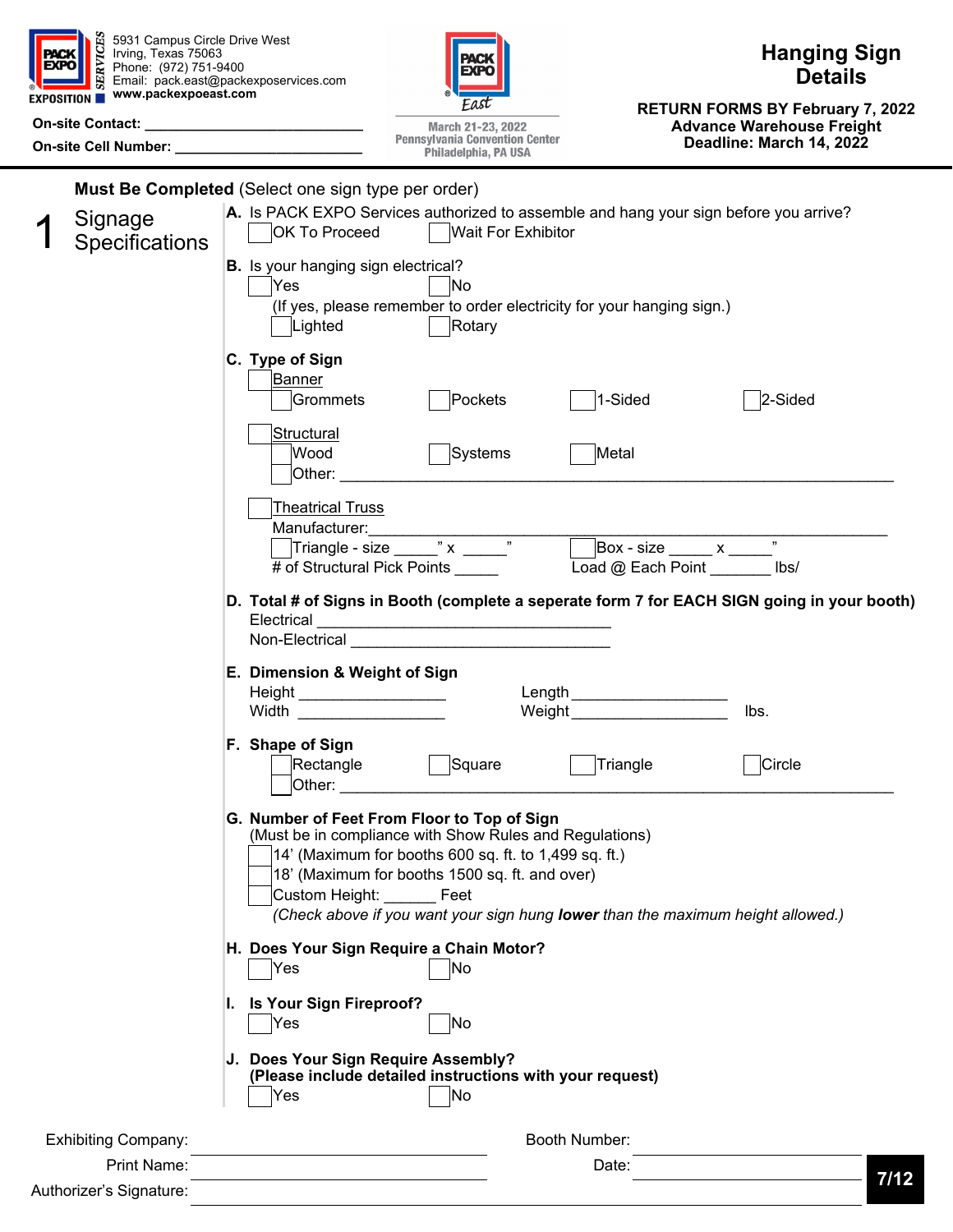

**On-site Contact:** 

5931 Campus Circle Drive West Irving, Texas 75063 Phone: (972) 751-9400 Email: pack.east@packexposervices.com **www.packexpoeast.com** 

**On-site Cell Number: \_\_\_\_\_\_\_\_\_\_\_\_\_\_\_\_\_\_\_\_\_\_\_\_** 



March 21-23, 2022 **Pennsylvania Convention Center** Philadelphia, PA USA

## **Hanging Sign Details cont'd**

**Discount Deadline: February 7, 2022 (excludes labor)** 

|                                                                                | Inbound                    | Carrier:                                                                                                                                  |          |                |              |                |                |   |                |   |                |                         |  |                          |                                              | Phone: |        |       |                   |                |                                                                                                        |
|--------------------------------------------------------------------------------|----------------------------|-------------------------------------------------------------------------------------------------------------------------------------------|----------|----------------|--------------|----------------|----------------|---|----------------|---|----------------|-------------------------|--|--------------------------|----------------------------------------------|--------|--------|-------|-------------------|----------------|--------------------------------------------------------------------------------------------------------|
|                                                                                | Shipping                   | Arrival Date at Advanced Warehouse:<br>*Must arrive at the adv. warehouse by March 14, 2022 to secure advanced labor rate. See Forms 1-9. |          |                |              |                |                |   |                |   |                |                         |  |                          |                                              |        |        |       |                   |                |                                                                                                        |
|                                                                                | Information                |                                                                                                                                           |          |                |              |                |                |   |                |   |                |                         |  |                          |                                              |        |        |       |                   |                |                                                                                                        |
|                                                                                | Outbound                   |                                                                                                                                           | Ship To: |                |              |                |                |   |                |   |                |                         |  |                          |                                              |        |        |       |                   |                |                                                                                                        |
|                                                                                | Shipping                   |                                                                                                                                           |          |                |              |                |                |   |                |   |                |                         |  |                          |                                              |        |        |       |                   |                |                                                                                                        |
|                                                                                | Information                |                                                                                                                                           |          |                |              |                |                |   |                |   |                |                         |  |                          |                                              |        |        |       |                   |                |                                                                                                        |
|                                                                                |                            | Carrier:                                                                                                                                  |          |                |              |                |                |   |                |   |                |                         |  |                          |                                              |        | Phone: |       |                   |                |                                                                                                        |
|                                                                                |                            |                                                                                                                                           |          |                |              |                |                |   |                |   |                |                         |  |                          |                                              |        |        |       |                   |                | USE THE DIAGRAM BELOW to represent your booth, indicate how far in from each boundary you              |
|                                                                                | Signage<br>.ocation        |                                                                                                                                           |          |                |              |                |                |   |                |   |                |                         |  |                          |                                              |        |        |       |                   |                | would like your sign placed. Fill in the booth numbers of all neighboring booths. Placement subject to |
|                                                                                |                            |                                                                                                                                           |          |                |              |                |                |   |                |   |                |                         |  |                          |                                              |        |        |       |                   |                | approval by Show Management. Review the Rules & Regulations prior to submitting this form.             |
|                                                                                |                            |                                                                                                                                           |          |                |              |                |                |   |                |   |                |                         |  |                          | Aisle or Booth # ___________ (Back of Booth) |        |        |       |                   |                |                                                                                                        |
|                                                                                |                            |                                                                                                                                           |          |                |              |                |                |   |                |   |                | Feet in from back aisle |  |                          |                                              |        |        |       |                   |                |                                                                                                        |
|                                                                                |                            |                                                                                                                                           | 1        | $\overline{2}$ | $\mathbf{3}$ | 4              | 5              | 6 | 7              | 8 | 9              |                         |  | $10$   11   12   13   14 |                                              |        |        |       | 15 16 17 18 19 20 |                |                                                                                                        |
|                                                                                |                            | 20                                                                                                                                        |          |                |              |                |                |   |                |   |                |                         |  |                          |                                              |        |        |       |                   | 20             |                                                                                                        |
|                                                                                |                            | 19                                                                                                                                        |          |                |              |                |                |   |                |   |                |                         |  |                          |                                              |        |        |       |                   | 19             |                                                                                                        |
|                                                                                |                            | 18                                                                                                                                        |          |                |              |                |                |   |                |   |                |                         |  |                          |                                              |        |        |       |                   | 18             |                                                                                                        |
|                                                                                |                            | 17                                                                                                                                        |          |                |              |                |                |   |                |   |                |                         |  |                          |                                              |        |        |       |                   | 17             |                                                                                                        |
|                                                                                |                            | 16                                                                                                                                        |          |                |              |                |                |   |                |   |                |                         |  |                          |                                              |        |        |       |                   | 16             |                                                                                                        |
|                                                                                |                            | 15                                                                                                                                        |          |                |              |                |                |   |                |   |                |                         |  |                          |                                              |        |        |       |                   | 15             |                                                                                                        |
|                                                                                |                            | 14                                                                                                                                        |          |                |              |                |                |   |                |   |                |                         |  |                          |                                              |        |        |       |                   | 14             |                                                                                                        |
|                                                                                |                            | 13                                                                                                                                        |          |                |              |                |                |   |                |   |                |                         |  |                          |                                              |        |        |       |                   | 13             |                                                                                                        |
|                                                                                | <b>Adjacent</b><br>Booth#  | 12                                                                                                                                        |          |                |              |                |                |   |                |   |                |                         |  |                          |                                              |        |        |       |                   | 12             | <b>Adjacent</b><br>Booth#                                                                              |
|                                                                                |                            | 11                                                                                                                                        |          |                |              |                |                |   |                |   |                |                         |  |                          |                                              |        |        |       |                   | 11             |                                                                                                        |
|                                                                                |                            | 10                                                                                                                                        |          |                |              |                |                |   |                |   |                |                         |  |                          |                                              |        |        |       |                   | 10             |                                                                                                        |
|                                                                                | feet<br>from left          | 9                                                                                                                                         |          |                |              |                |                |   |                |   |                |                         |  |                          |                                              |        |        |       |                   | 9              | feet<br>from right                                                                                     |
|                                                                                | aisle                      | 8                                                                                                                                         |          |                |              |                |                |   |                |   |                |                         |  |                          |                                              |        |        |       |                   | 8              | aisle                                                                                                  |
|                                                                                |                            |                                                                                                                                           |          |                |              |                |                |   |                |   |                |                         |  |                          |                                              |        |        |       |                   | 7              |                                                                                                        |
|                                                                                |                            | 6                                                                                                                                         |          |                |              |                |                |   |                |   |                |                         |  |                          |                                              |        |        |       |                   | 6              |                                                                                                        |
|                                                                                |                            | 5                                                                                                                                         |          |                |              |                |                |   |                |   |                |                         |  |                          |                                              |        |        |       |                   | 5              |                                                                                                        |
|                                                                                |                            | 4                                                                                                                                         |          |                |              |                |                |   |                |   |                |                         |  |                          |                                              |        |        |       |                   | 4              |                                                                                                        |
|                                                                                |                            | 3                                                                                                                                         |          |                |              |                |                |   |                |   |                |                         |  |                          |                                              |        |        |       |                   | 3              |                                                                                                        |
|                                                                                |                            | 2                                                                                                                                         |          |                |              |                |                |   |                |   |                |                         |  |                          |                                              |        |        |       |                   | $\overline{2}$ |                                                                                                        |
|                                                                                | Feet                       |                                                                                                                                           |          |                |              |                |                |   |                |   |                |                         |  |                          |                                              |        |        |       |                   |                |                                                                                                        |
|                                                                                | <b>Back</b>                | 0                                                                                                                                         |          | $\overline{2}$ | 3            | $\overline{4}$ | $\overline{5}$ | 6 | $\overline{7}$ | 8 | $\overline{9}$ |                         |  |                          | 10  11  12  13  14  15  16  17  18           |        |        | 19 20 |                   |                |                                                                                                        |
|                                                                                |                            |                                                                                                                                           |          |                |              |                |                |   |                |   |                |                         |  |                          |                                              |        |        |       |                   |                |                                                                                                        |
| Aisle # __________(Front of Booth)<br>Feet<br>feet in from front aisle<br>Over |                            |                                                                                                                                           |          |                |              |                |                |   |                |   |                |                         |  |                          |                                              |        |        |       |                   |                |                                                                                                        |
|                                                                                |                            |                                                                                                                                           |          |                |              |                |                |   |                |   |                |                         |  |                          |                                              |        |        |       |                   |                |                                                                                                        |
|                                                                                | <b>Exhibiting Company:</b> |                                                                                                                                           |          |                |              |                |                |   |                |   |                |                         |  |                          | Booth Number:                                |        |        |       |                   |                |                                                                                                        |
|                                                                                | <b>Print Name:</b>         |                                                                                                                                           |          |                |              |                |                |   |                |   |                |                         |  |                          | Date:                                        |        |        |       |                   |                | 8/12                                                                                                   |
|                                                                                | Authorizer's Signature:    |                                                                                                                                           |          |                |              |                |                |   |                |   |                |                         |  |                          |                                              |        |        |       |                   |                |                                                                                                        |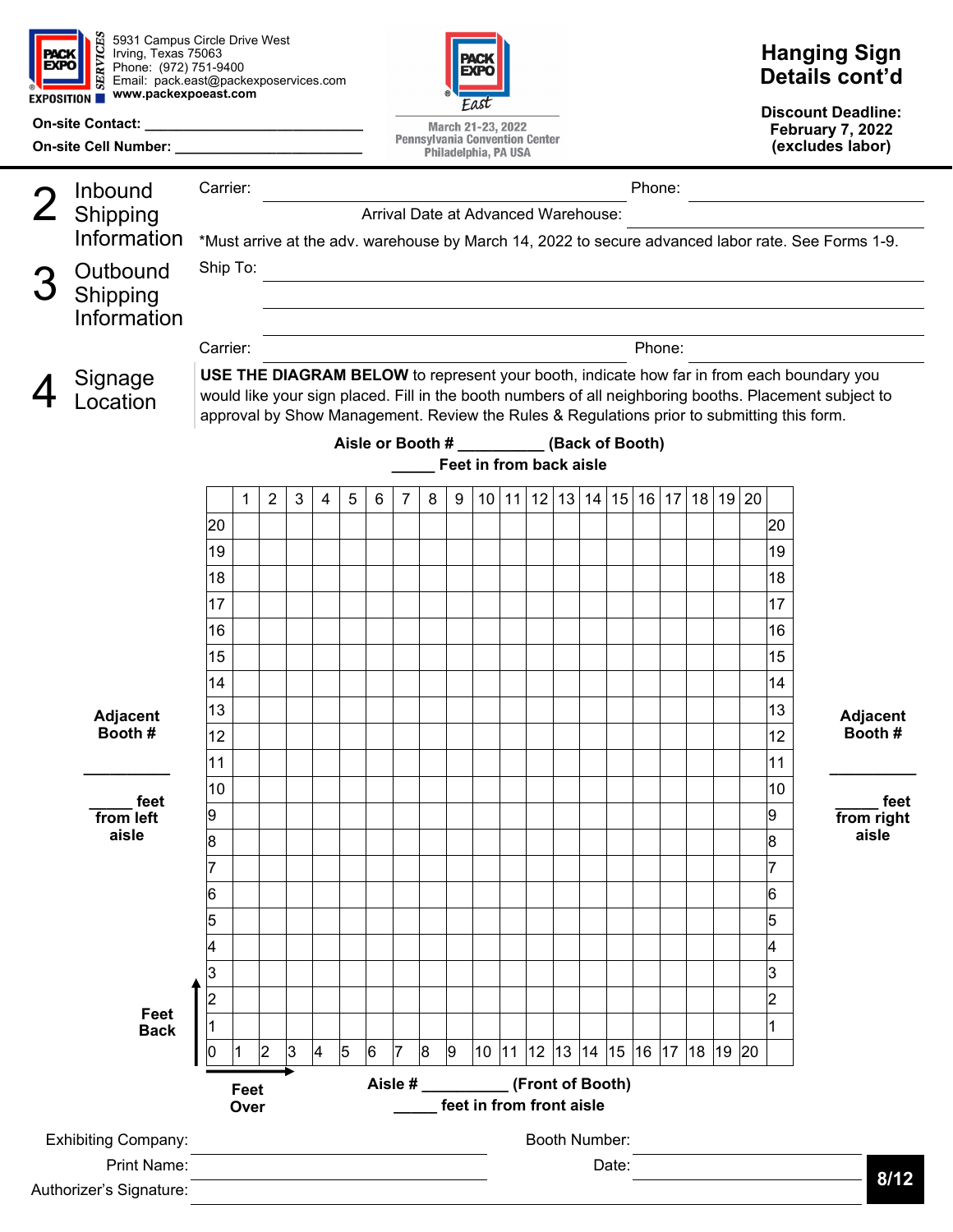

**Use this form for hanging banners/signs under 200 lbs. that do not require electricity.** 



March 21-23, 2022 **Pennsylvania Convention Center** Philadelphia, PA USA

## **Simple Hanging Sign Labor**

**Advance Rates apply only if the February 7, 2022 sign arrives at the Advance (excludes labor) Warehouse by March 14, 2022.** 

**ARRANGING FOR THE HANGING OF SIGNAGE**—Additional charges will be calculated based on the information below and the number of rigging points. Materials necessary for installing the signs will be billed accordingly. SHIP ALL SIGNS TO THE ADVANCE WAREHOUSE ADDRESS, SEPARATED AND CLEARLY MARKED AS A HANGING SIGN. MUST USE THE HANGING SIGN SHIPPING LABELS IN THIS MANUAL.

|               |                               |                                   | <b>Advanced</b><br><b>Price</b> | <b>Standard</b><br><b>Price</b> |
|---------------|-------------------------------|-----------------------------------|---------------------------------|---------------------------------|
| Simple        | <b>Installation/Dismantle</b> | 2 Laborer Condor Crew             | \$723.10                        | \$899.85                        |
| Hanging       | <b>Installation/Dismantle</b> | Additional Assembly-Straight-Time | \$161.20                        | \$161.20                        |
| Sign<br>Labor | <b>Installation/Dismantle</b> | Additional Assembly-Overtime      | \$245.70                        | \$245.70                        |
|               | <b>Installation/Dismantle</b> | Additional Assembly-Double-Time   | \$322.35                        | \$322.35                        |

Advanced Rates Apply: If your sign is approved by show management, arrives at the advance warehouse and forms 6-8 are submitted prior to February 7, 2022, your sign will be hung by PES at the most convenient time which may be before your company's official target move-in date.

Standard Rates Apply: In the event that the order and sign are not received at the advance warehouse by March 14, 2022, the standard rates will apply. The sign will be assembled and hung when equipment and labor become available and any freight congestion is resolved. PES will begin the assembly and hanging of signs as soon as the hall is accessible. Set-up instructions must be provided for signs.

For exhibitors wishing to be present to supervise the installation of your hanging sign, Standard Rates will apply. It will be the responsibility of your company to have a representative available at the time of construction and installation of the hanging sign.

#### **FILL OUT EXHIBITOR SUPERVISED NEEDS BELOW.**

Suspended Sign and Assembly Labor will be charged a minimum of one (1) hour of installation with one-half (1/2) hour increments thereafter. Dismantle of Suspended Sign services will be billed on actual hours. All materials needed for the rigging of sign elements supplied by PES will also be billed on actual usage.

#### **EXHIBITOR SUPERVISED ONLY (Standard Rates will apply)**

| <b>Procedure</b> | <b>Date</b> | <b>Est. Start</b> | Est. End | # of Men | # of Hrs. | ∣Total Man Hrs. | Rate | Amount |
|------------------|-------------|-------------------|----------|----------|-----------|-----------------|------|--------|
| Installation     |             |                   |          |          |           |                 |      |        |
| Dismantle        |             |                   |          |          |           |                 |      |        |

## **EQUIPMENT AND TWO (2) LABORER CREW**

Minimum: One (1) Hour<br>Straight-Time: Monday throu Monday through Friday, 8:00 am to 4:30 pm Overtime: Monday through Friday, Before 8:00 am and After 4:30 pm; All day Saturday Double-Time: All day Sunday and Holidays Minimum of two (2) laborer crew under normal circumstances. At PES' discretion, based on scope of work and safety, three (3) or more laborers may be required. Pennsylvania Convention Center will require at least one (1) motorized hoist installed by electricians for signs weighing over 200 pounds.

The Hanging Sign Details forms 7-8 must be completed in order to learn more about the hanging sign.

| <b>ADDITIONAL INFORMATION</b>                                                                         | <b>CALCULATING YOUR TOTAL</b> |              |
|-------------------------------------------------------------------------------------------------------|-------------------------------|--------------|
| All signs must be approved by Show Management to be<br>hung. Signs without approval will NOT be hung. |                               | <b>TOTAL</b> |
| <b>Exhibiting Company:</b>                                                                            | Booth Number:                 |              |
| Print Name:                                                                                           | Date:                         |              |
| Authorizer's Signature:                                                                               |                               | 9/12         |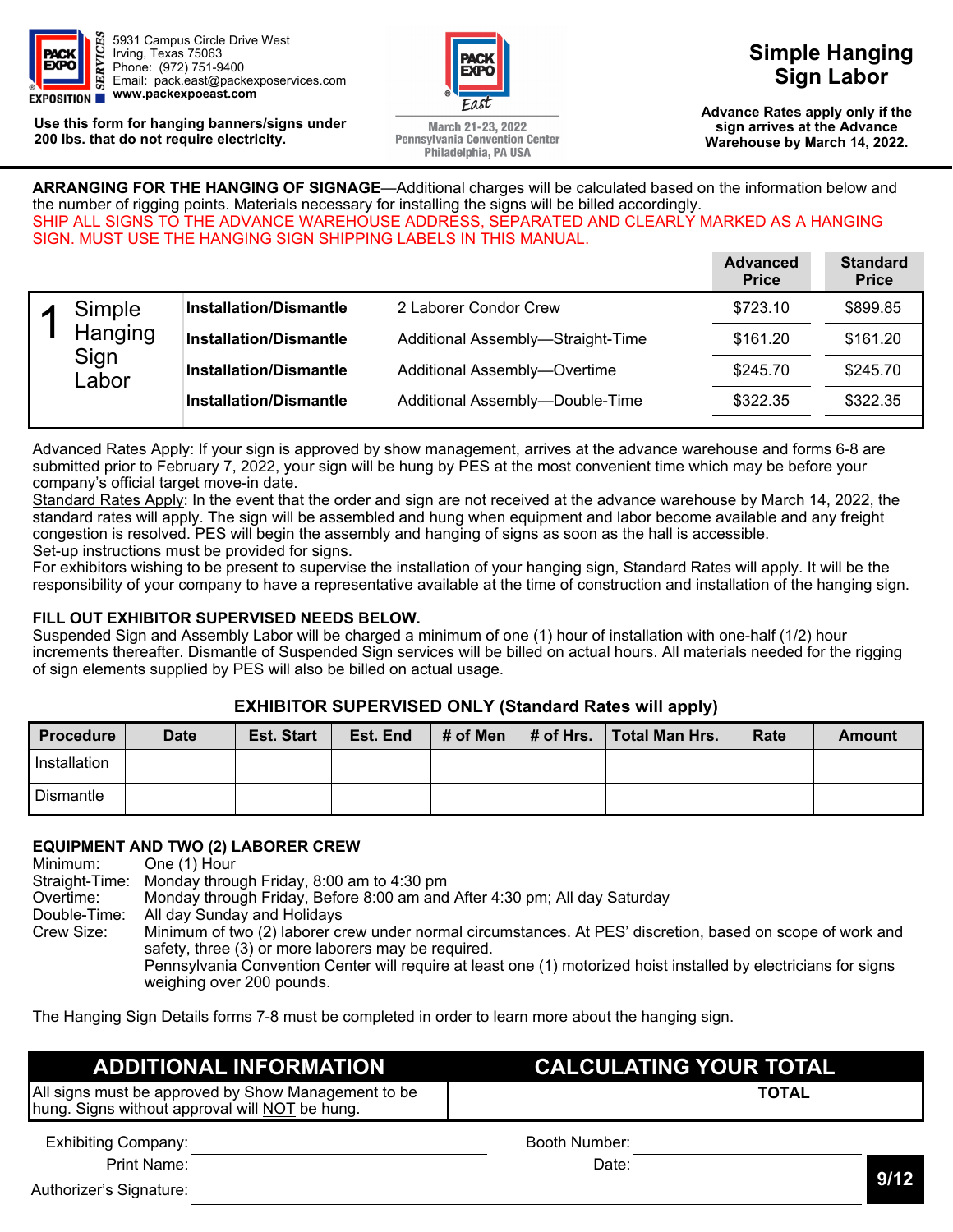

**Use this form for signs over 200 lbs. and any sign that requires electrical services.** 



March 21-23, 2022 **Pennsylvania Convention Center** Philadelphia, PA USA

**Electrical/Complex Hanging Sign Labor** 

**Advance Rates apply only if the February 7, 2022 sign arrives at the Advance (excludes labor) Warehouse by March 14, 2022.** 

**ARRANGING FOR THE HANGING OF SIGNAGE**—Additional charges will be calculated based on the information below and the number of rigging points. Materials necessary for installing the signs will be billed accordingly. SHIP ALL SIGNS TO THE ADVANCE WAREHOUSE ADDRESS, SEPARATED AND CLEARLY MARKED AS A HANGING SIGN. MUST USE THE HANGING SIGN SHIPPING LABELS IN THIS MANUAL.

|             |                                      |                                  | <b>Advanced</b><br><b>Price</b> | <b>Standard</b><br><b>Price</b> |
|-------------|--------------------------------------|----------------------------------|---------------------------------|---------------------------------|
| Electrical/ | Installation/Dismantle-Straight-Time | 2 Laborer Condor Crew            | \$723.10                        | \$899.85                        |
| Complex     | Installation/Dismantle-Straight-Time | Additional Assembly (Electrical) | \$179.10                        | \$179.10                        |
|             | Installation/Dismantle-Overtime      | Additional Assembly (Electrical) | \$268.65                        | \$268.65                        |
| Labor       | Installation/Dismantle-Double-Time   | Additional Assembly (Electrical) | \$358.20                        | \$358.20                        |
|             | Hanging<br>Sign                      |                                  |                                 |                                 |

Advanced Rates Apply: If your sign is approved by show management, arrives at the advance warehouse and forms 6-8 are submitted prior to February 7, 2022, your sign will be hung by PES at the most convenient time which may be before your company's official target move-in date.

Standard Rates Apply: In the event that the order and sign are not received at the advance warehouse by March 14, 2022, the standard rates will apply. The sign will be assembled and hung when equipment and labor become available and any freight congestion is resolved. PES will begin the assembly and hanging of signs as soon as the hall is accessible. Set-up instructions must be provided for signs.

For exhibitors wishing to be present to supervise the installation of your hanging sign, Standard Rates will apply. It will be the responsibility of your company to have a representative available at the time of construction and installation of the hanging sign.

#### **FILL OUT EXHIBITOR SUPERVISED NEEDS BELOW.**

Suspended Sign and Assembly Labor will be charged a minimum of one (1) hour of installation with one-half (1/2) hour increments thereafter. Dismantle of Suspended Sign services will be billed on actual hours. All materials needed for the rigging of sign elements supplied by PES will also be billed on actual usage.

#### **EXHIBITOR SUPERVISED ONLY (Standard Rates will Apply)**

| <b>Procedure</b> | <b>Date</b> | <b>Est. Start</b> | Est. End | # of Men | # of Hrs. Total Man Hrs. | Rate | Amount |
|------------------|-------------|-------------------|----------|----------|--------------------------|------|--------|
| Installation     |             |                   |          |          |                          |      |        |
| Dismantle        |             |                   |          |          |                          |      |        |

## **EQUIPMENT AND TWO (2) LABORER CREW**

One (1) Hour Straight-Time: Monday through Friday, 8:00 am to 4:30 pm Overtime: Monday through Friday, Before 8:00 am and After 4:30 pm; All day Saturday Double-Time: All day Sunday and Holidays Crew Size: Minimum of two (2) laborer crew under normal circumstances. At PES' discretion, based on scope of work and safety, three (3) or more laborers may be required. Pennsylvania Convention Center will require at least one (1) motorized hoist installed by electricians for signs weighing over 200 pounds.

The Hanging Sign Details forms 7-8 must be completed in order to learn more about the hanging sign.

| <b>ADDITIONAL INFORMATION</b>                                                                         | <b>CALCULATING YOUR TOTAL</b> |
|-------------------------------------------------------------------------------------------------------|-------------------------------|
| All signs must be approved by Show Management to be<br>hung. Signs without approval will NOT be hung. | <b>TOTAL</b>                  |
| <b>Exhibiting Company:</b>                                                                            | Booth Number:                 |
| Print Name:                                                                                           | Date:                         |
| Authorizer's Signature:                                                                               | 10/12                         |

**10/12**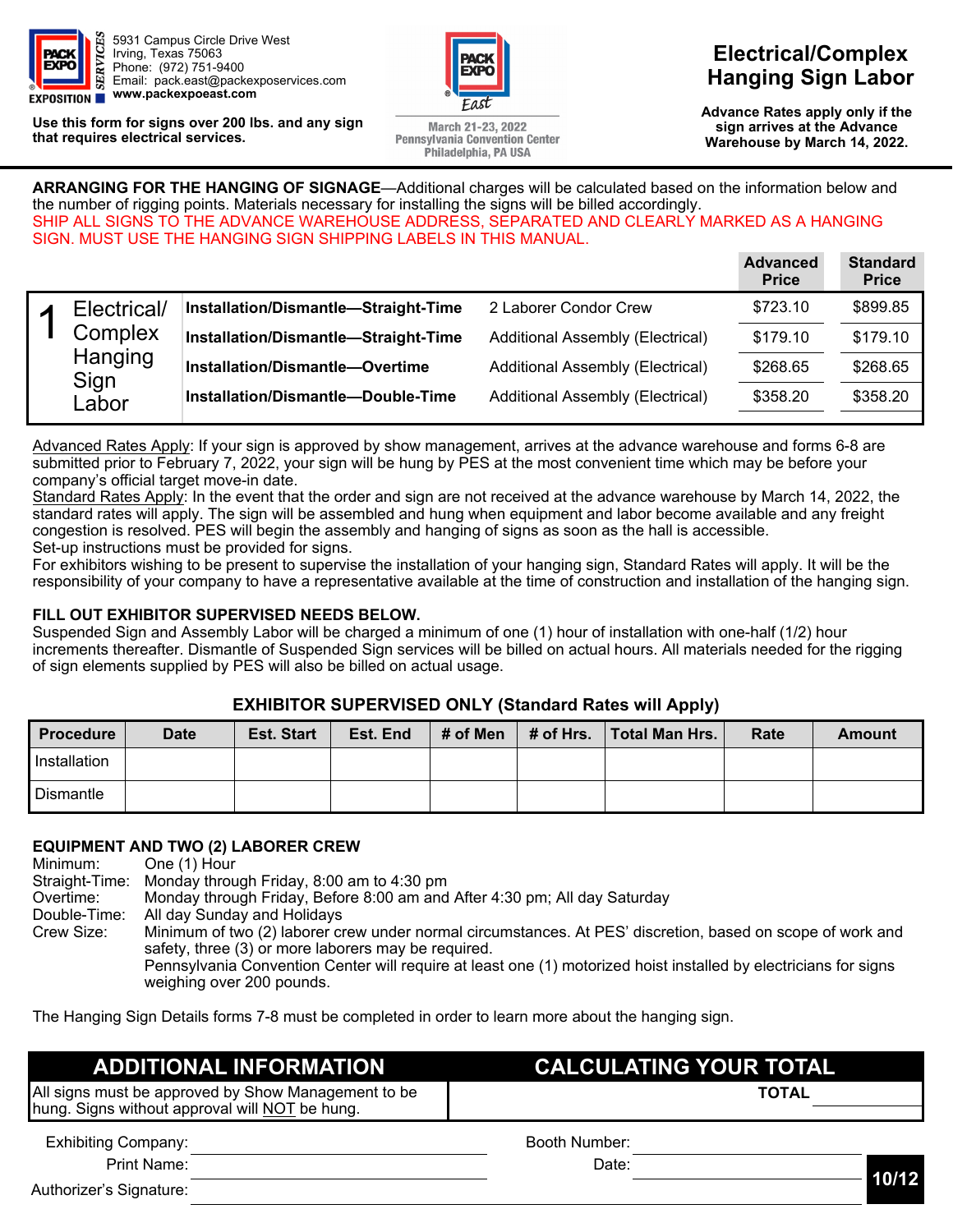



## **Truss and Hoist**

**Discount does not February 7, 2022 apply to Truss (excludes labor) and Hoist.** 

March 21-23, 2022 **Pennsylvania Convention Center** Philadelphia, PA USA

**IMPORTANT INFORMATION**: PES is responsible for supervision, assembly, installation, and removal of all truss. If you wish your representative to be present during the assembly, installation and removal of your truss, please check the appropriate box on the Hanging Sign/Truss Order Form.

- 1. All truss must be designed to comply with Show Management rules and regulations and facility limitations.
- 2. All truss must be from a recognized manufacturer. Manufacturer load specifications for your truss must be at show site prior to rigging.
- 3. Climbing on truss is strictly prohibited.
- 4. All lamps and fixtures to be attached to truss must be in good working order and in compliance with the National Electrical Code. Place your order for electrical services and electrical labor on the Electrical Services Order Form.
- 5. All hoists must be from a recognized manufacturer and must be in good working order.
- 6. Hoist maintenance records should be available for inspection by PES.

|        | <b>Description</b>                           | Quantity | <b>Price</b> |          | <b>Total</b> |
|--------|----------------------------------------------|----------|--------------|----------|--------------|
| Truss  | Standard Motor Rental (1/2 Ton)              | X        | \$412.40     | $\equiv$ |              |
| and    | <b>Rotating Motor Rental</b>                 | X        | \$294.60     | $=$      |              |
| Motor  | 12" Silver Truss - 10' Long                  | X.       | \$117.85     | $=$      |              |
| Rental | 12" Silver Truss - 8' Long                   | X.       | \$106.05     | $=$      |              |
|        | 12" Silver Truss - 5' Long                   | X.       | \$82.50      | $\equiv$ |              |
|        | 12" Silver Truss - 4' Long                   | X.       | \$82.50      | $=$      |              |
|        | 12" Silver Truss - 2' Long                   | X.       | \$82.50      | $=$      |              |
|        | 12" Silver Truss - Corner Blocks             | X.       | \$117.85     | $=$      |              |
|        | 20.5" Silver Truss - 10' Long                | X.       | \$141.40     | $=$      |              |
|        | 20.5" Silver Truss - 8' Long                 | X.       | \$141.40     | $=$      |              |
|        | 20.5" Silver Truss - 5' Long                 | X        | \$106.05     | $\equiv$ |              |
|        | 20.5" Silver Truss - Corner Blocks           | X        | \$141.40     | $=$      |              |
|        | Black Truss available at an additional cost. |          |              |          |              |

\*Additional Rental Items are available. Contact your CAM with specific needs to secure a rental quote.

| <b>ADDITIONAL INFORMATION</b>                       | <b>CALCULATING YOUR TOTAL</b> |       |
|-----------------------------------------------------|-------------------------------|-------|
| All signs must be approved by Show Management to be | Subtotal                      |       |
| hung. Signs without approval will NOT be hung.      | Add 8% Rental Tax             |       |
|                                                     | <b>TOTAL</b>                  |       |
| <b>Exhibiting Company:</b>                          | Booth Number:                 |       |
| Print Name:                                         | Date:                         | 11/12 |
| Authorizer's Signature:                             |                               |       |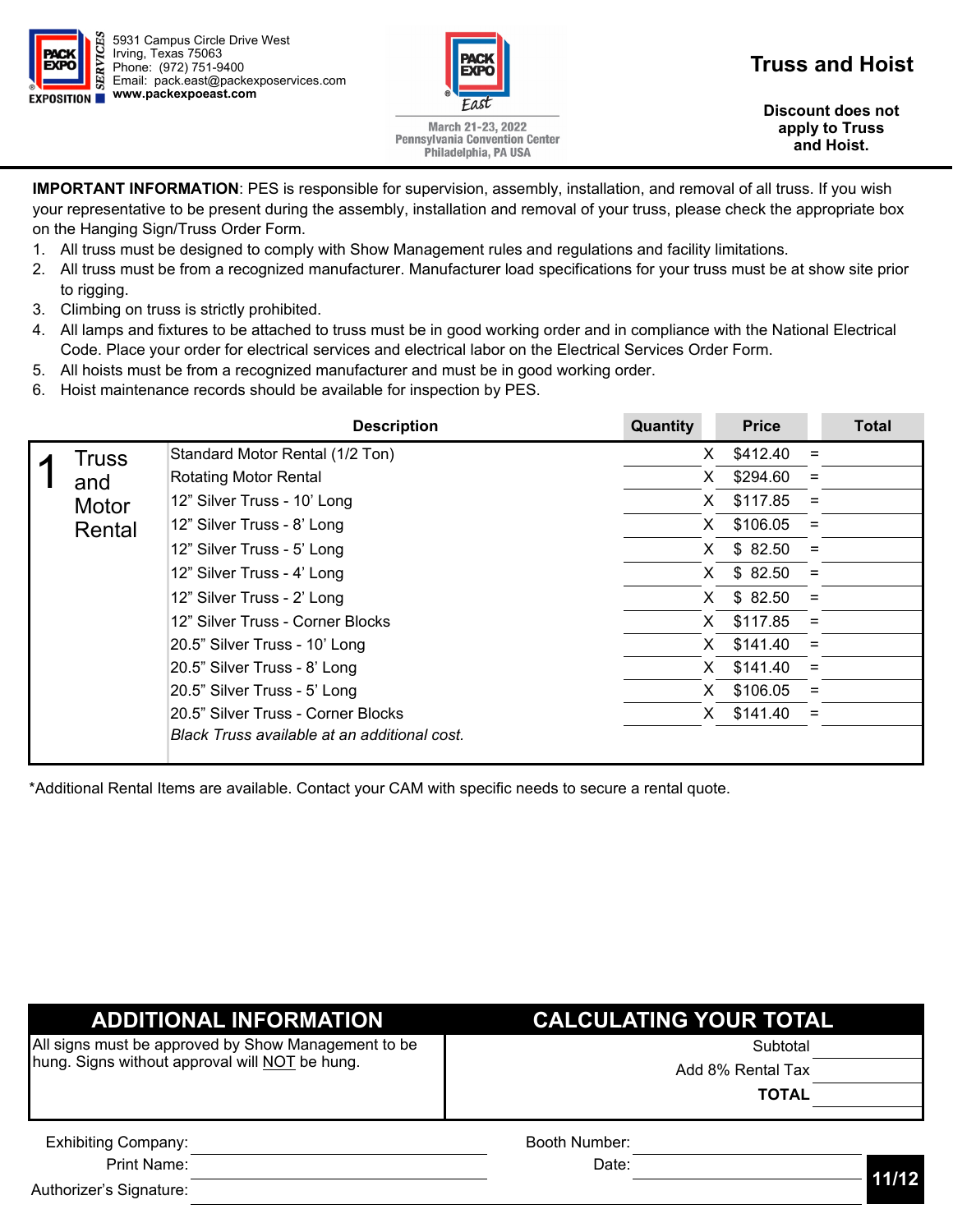

**Use this form for hanging truss rental and labor.** 



March 21-23, 2022 **Pennsylvania Convention Center** Philadelphia, PA USA

## **Truss and Hoist Hanging Labor**

**Advance Rates apply only if the February 7, 2022 sign arrives at the Advance (excludes labor) Warehouse by March 14, 2022.** 

**ARRANGING FOR THE HANGING OF SIGNAGE**—Additional charges will be calculated based on the information below and the number of rigging points. Materials necessary for installing the signs will be billed accordingly. SHIP ALL SIGNS TO THE ADVANCE WAREHOUSE ADDRESS, SEPARATED AND CLEARLY MARKED AS A HANGING SIGN. MUST USE THE HANGING SIGN SHIPPING LABELS IN THIS MANUAL.

|                                    |                               |                                     | <b>Advance</b><br>Rate | <b>Standard</b><br>Rate |
|------------------------------------|-------------------------------|-------------------------------------|------------------------|-------------------------|
| <b>Truss and</b>                   | <b>Installation/Dismantle</b> | 2 Laborer Condor Crew               | \$723.10               | \$899.85                |
| <b>Hoist</b><br>Stagehand<br>Labor | <b>Installation/Dismantle</b> | Additional Assembly - Straight-Time | \$161.20               | \$161.20                |
|                                    | <b>Installation/Dismantle</b> | Additional Assembly - Overtime      | \$245.70               | \$245.70                |
|                                    | <b>Installation/Dismantle</b> | Additional Assembly - Double-Time   | \$322.35               | \$322.35                |

Advanced Rates Apply: If your sign is approved by show management, arrives at the advance warehouse and forms 6-8 are submitted prior to February 7, 2022, your sign will be hung by PES at the most convenient time which may be before your company's official target move-in date.

Standard Rates Apply: In the event that the order and sign are not received at the advance warehouse by March 14, 2022, the standard rates will apply. The sign will be assembled and hung when equipment and labor become available and any freight congestion is resolved. PES will begin the assembly and hanging of signs as soon as the hall is accessible. Set-up instructions must be provided for signs.

For exhibitors wishing to be present to supervise the installation of your hanging sign, Standard Rates will apply. It will be the responsibility of your company to have a representative available at the time of construction and installation of the hanging sign.

#### **FILL OUT EXHIBITOR SUPERVISED NEEDS BELOW.**

Suspended Sign and Assembly Labor will be charged a minimum of one (1) hour of installation with one-half (1/2) hour increments thereafter. Dismantle of Suspended Sign services will be billed on actual hours. All materials needed for the rigging of sign elements supplied by PES will also be billed on actual usage.

#### **EXHIBITOR SUPERVISED ONLY (Standard Rates will apply)**

| <b>Procedure</b>          | <b>Date</b> | <b>Est. Start</b> | Est. End | # of Men | # of Hrs. | <b>Total Man Hrs.</b> | Rate | Amount |
|---------------------------|-------------|-------------------|----------|----------|-----------|-----------------------|------|--------|
| Installation              |             |                   |          |          |           |                       |      |        |
| Dismantle                 |             |                   |          |          |           |                       |      |        |
| Describe work to be done: |             |                   |          |          |           |                       |      |        |

Describe work to be done:

#### **EQUIPMENT AND TWO (2) LABORER CREW**

| Minimum:     | One (1) Hour                                                                                                     |
|--------------|------------------------------------------------------------------------------------------------------------------|
|              | Straight-Time: Monday through Friday, 8:00 am to 4:30 pm                                                         |
| Overtime:    | Monday through Friday, Before 8:00 am and After 4:30 pm; All day Saturday                                        |
| Double-Time: | All day Sunday and Holidays                                                                                      |
| Crew Size:   | Minimum of two (2) laborer crew under normal circumstances. At PES' discretion, based on scope of work and       |
|              | safety, three (3) or more laborers may be required.                                                              |
|              | Pennsylvania Convention Center will require at least one (1) motorized hoist installed by electricians for signs |
|              | weighing over 200 pounds.                                                                                        |

The Hanging Sign Details forms 7-8 must be completed in order to learn more about the hanging sign.

## **ADDITIONAL INFORMATION CALCULATING YOUR TOTAL**

| All signs must be approved by Show Management to be |               | <b>TOTAL</b> |  |
|-----------------------------------------------------|---------------|--------------|--|
| hung. Signs without approval will NOT be hung.      |               |              |  |
| <b>Exhibiting Company:</b>                          | Booth Number: |              |  |
| Print Name:                                         | Date:         |              |  |

Authorizer's Signature: